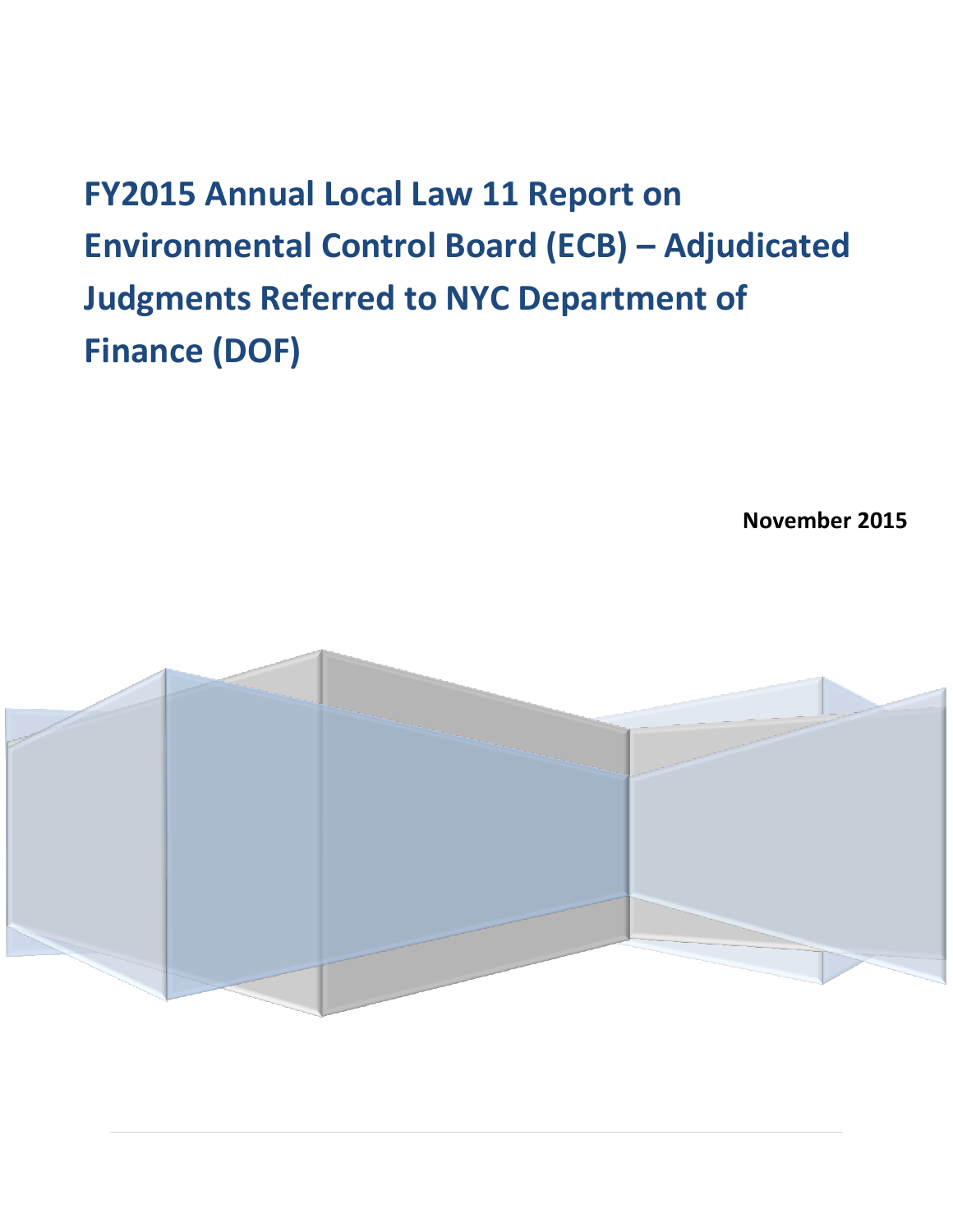

### **Introduction:**

On January 22, 2015, Mayor Bill de Blasio signed into law Intro 489-B. The bill, approved by the City Council at its Stated Meeting on January 7, 2015, requires the NYC Department of Finance (DOF) to report annually to the City Council on outstanding Environmental Control Board-adjudicated judgments.

DOF has to provide by November  $1<sup>st</sup>$  of each year a publicly available report on outstanding judgment debt attributed to notices of violations issued by various City agencies and returnable to the Environmental Control Board and subsequently referred for collection during the previous fiscal year.

The data is as of October 5, 2015, and the source is the DOF Data Warehouse.

# **Part I: Department of Finance (DOF) Inventory of ECB Debt**

The total outstanding inventory comprised of both the number of violations and dollar amount can be seen in the tables below.

#### **Table 1: Total outstanding inventory and its components**

| # of Summonses | <b>Base Fine</b> | <b>Penalty</b> | Interest      | <b>Total Amount Due</b><br>with Interest |
|----------------|------------------|----------------|---------------|------------------------------------------|
| 1,456,919      | \$482,938,620    | \$709,354,109  | \$386,520,180 | \$1,578,812,909                          |

As one can see from the graph below, default penalties, for failure to attend a hearing, are \$709MM, 45% of total and the largest component.

# **Outstanding ECB Judgment Debt Component Amounts and Percentage of Total**

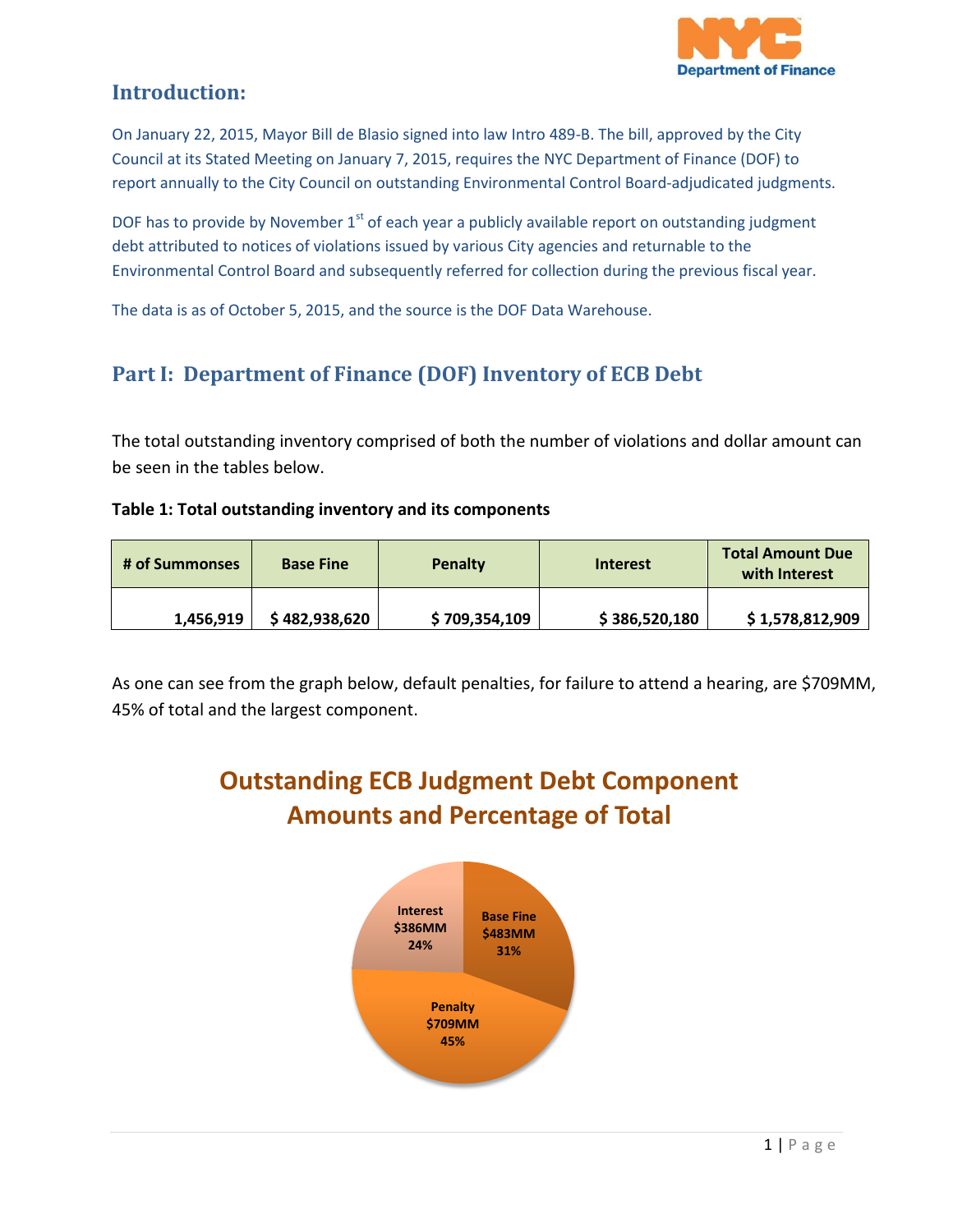

### **Table 2: DOF Inventory by Fiscal Year of Docket**

| <b>Fiscal Year of</b><br><b>Docket Date</b> | # of<br><b>Summonses</b> | <b>Base Fine \$</b> | Penalty \$  | Interest \$ | <b>Total Amount Due</b><br>with Interest |
|---------------------------------------------|--------------------------|---------------------|-------------|-------------|------------------------------------------|
| FY16 to Date                                | 64,127                   | 24,768,104          | 35,201,060  | 640,424     | \$60,609,589                             |
| <b>FY15</b>                                 | 193,027                  | 71,825,145          | 104,884,220 | 11,228,934  | 187,938,299                              |
| <b>FY14</b>                                 | 146,358                  | 57,135,636          | 77,236,569  | 20,849,720  | 155,221,924                              |
| <b>FY13</b>                                 | 164,017                  | 65,947,185          | 91,538,614  | 38,970,839  | 196,456,638                              |
| <b>FY12</b>                                 | 161,997                  | 70,734,387          | 105,180,023 | 59,509,286  | 235,423,696                              |
| <b>FY11</b>                                 | 206,645                  | 69,153,031          | 107,597,335 | 75,124,370  | 251,874,735                              |
| <b>FY10</b>                                 | 217,536                  | 59,251,338          | 88,241,158  | 75,330,673  | 222,823,170                              |
| <b>FY09</b>                                 | 180,007                  | 39,206,704          | 59,156,784  | 59,848,170  | 158,211,658                              |
| <b>FY08</b>                                 | 123,205                  | 24,917,090          | 40,318,347  | 45,017,764  | 110,253,200                              |
| <b>Grand Total</b>                          | 1,456,919                | 482,938,620         | 709,354,109 | 386,520,180 | 1,578,812,909                            |

#### **Table 3: DOF Inventory by Issuing Agency**

| <b>Issuing Agency</b> | # of<br><b>Summonses</b> | <b>Base Fine \$</b> | Penalty \$    | Interest \$   | <b>Total Amount Due</b><br>with Interest |
|-----------------------|--------------------------|---------------------|---------------|---------------|------------------------------------------|
| <b>DOB</b>            | 125,108                  | \$225,176,557       | \$444,746,835 | \$204,899,892 | \$874,823,283                            |
| <b>DSNY</b>           | 1,134,088                | \$123,491,641       | \$156,456,675 | \$102,837,239 | \$382,785,555                            |
| <b>FDNY</b>           | 53,757                   | \$53,365,422        | \$39,886,028  | \$25,877,126  | \$119,128,577                            |
| <b>DOT</b>            | 27,149                   | \$18,205,148        | \$27,957,845  | \$18,589,205  | \$64,752,198                             |
| <b>NYPD</b>           | 48,984                   | \$31,492,960        | \$9,071,097   | \$13,788,280  | \$54,352,338                             |
| <b>DEP</b>            | 11,573                   | \$11,774,869        | \$20,406,979  | \$10,606,320  | \$42,788,168                             |
| <b>DOHMH</b>          | 26,410                   | \$14,636,159        | \$2,801,639   | \$4,692,206   | \$22,130,005                             |
| Parks                 | 26,425                   | \$3,583,334         | \$6,336,812   | \$4,103,268   | \$14,023,414                             |
| <b>BIC</b>            | 868                      | \$396,022           | \$860,577     | \$559,187     | \$1,815,786                              |
| <b>Agency Missing</b> | 1,961                    | \$534,243           | \$474,521     | \$333,271     | \$1,342,035                              |
| Landmarks             | 345                      | \$243,483           | \$284,040     | \$194,505     | \$722,028                                |
| Seagate PD            | 203                      | \$22,717            | \$43,795      | \$21,483      | \$87,995                                 |
| Other Agency          | 48                       | \$16,065            | \$27,265      | \$18,197      | \$61,527                                 |
| <b>Grand Total</b>    | 1,456,919                | \$482,938,620       | \$709,354,109 | \$386,520,180 | \$1,578,812,909                          |

*\*Other Agency comprises Animal Care & Control, DCA, DCAS, DoITT, HPD, Hunts Point Development, and Ports & Terminals, where total due was less than \$50K*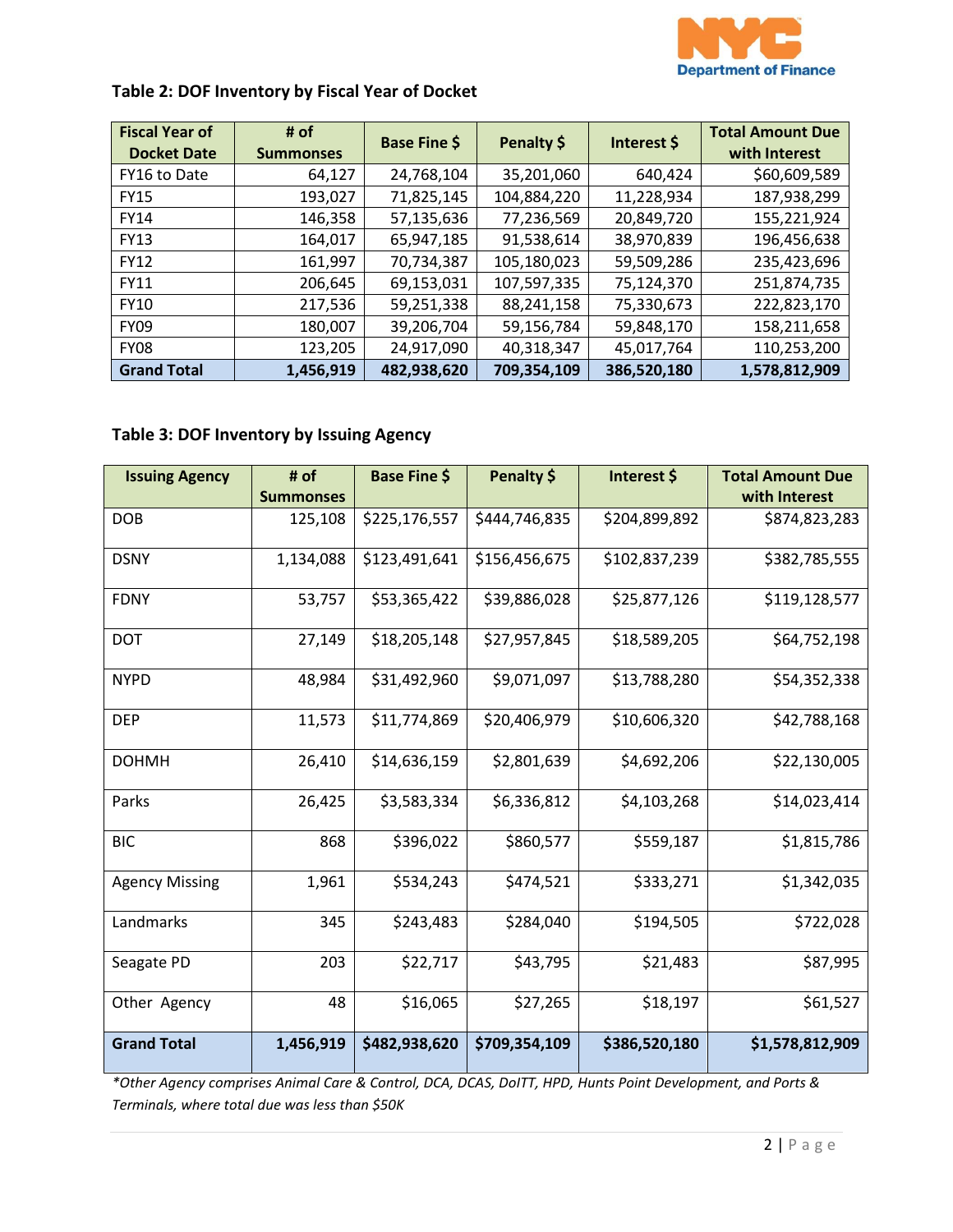

### **Part II Fiscal Year 2015<sup>1</sup>**

# **Item I and II: Total Number of Judgments Referred to the Department of Finance by the Environmental Control Board. Total dollar amount of judgments referred to the department, disaggregated by base penalty, interest, and default penalty.**

During FY15 DOF received about 218,000 judgment violations from ECB for a total of over \$200 million, including default penalties assessed against respondents for failing to appearing at a hearing.<sup>2</sup>

#### **Table 4: FY15 Judgments Referred**

| # of Summonses<br><b>Referred</b> | S Base        | <b>S</b> Penalty | <b>S</b> Interest | \$ Total Due<br>with Interest |
|-----------------------------------|---------------|------------------|-------------------|-------------------------------|
| 218.194                           | 80,107,446.34 | 108,792,228.83   | 11.844.214.20     | 200,743,889.37                |

Violations docketed during FY2015 are displayed in Table 5.

#### **Table 5: Referred by Issuing Agency**

| <b>Issuing Agency</b> | # of<br><b>Summonses</b><br><b>Referred</b> | <b>Base</b>  | <b>Penalty</b> | <b>Interest</b> | <b>Total</b><br><b>Amount Due</b> |
|-----------------------|---------------------------------------------|--------------|----------------|-----------------|-----------------------------------|
| <b>DOB</b>            | 18,643                                      | \$36,234,735 | \$64,765,870   | \$6,504,523     | \$107,505,127                     |
| <b>DSNY</b>           | 160,639                                     | \$16,974,933 | \$21,458,956   | \$2,533,800     | \$40,967,690                      |
| <b>FDNY</b>           | 12,353                                      | \$13,371,606 | \$10,550,978   | \$1,508,645     | \$25,431,228                      |
| <b>DOT</b>            | 6,003                                       | \$3,761,154  | \$4,980,681    | \$348,986       | \$9,090,821                       |
| <b>DEP</b>            | 4,302                                       | \$2,587,176  | \$3,365,019    | \$349,442       | \$6,301,637                       |
| <b>NYPD</b>           | 7,135                                       | \$3,518,026  | \$2,379,672    | \$278,051       | \$6,175,748                       |
| <b>DOHMH</b>          | 6,226                                       | \$3,187,847  | \$522,401      | \$236,563       | \$3,946,811                       |
| Parks                 | 2,487                                       | \$378,606    | \$622,404      | \$69,692        | \$1,070,701                       |
| <b>Agency Missing</b> | 309                                         | \$57,779     | \$77,607       | \$8,476         | \$143,863                         |
| Landmarks             | 51                                          | \$21,843     | \$43,150       | \$3,675         | \$68,668                          |
| Other                 | 46                                          | \$13,741     | \$25,492       | \$2,361         | \$41,594                          |
| <b>Grand Total</b>    | 218,148                                     | \$80,093,706 | \$108,766,737  | \$11,841,853    | \$200,743,889                     |

 $\overline{\phantom{a}}$ 1 *All the data displayed in the tables below is as of 10/5/2015*

2 *Summonses referred to DOF with docket dates from 6/30/2014 through 5/31/2015 (last docket period for FY2015 is 5/31/2015) are considered as FY2015.We have excluded any write-offs or recalls.*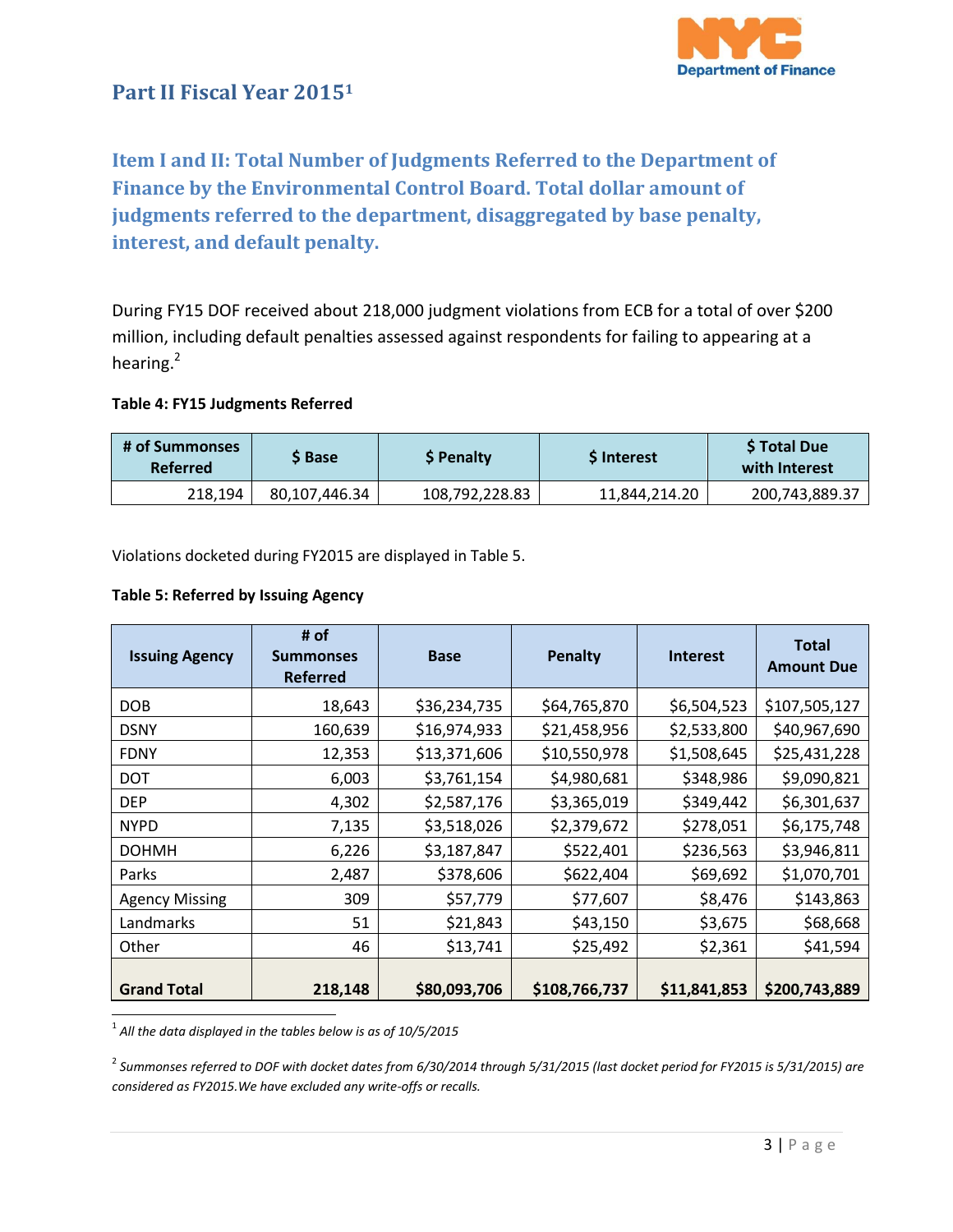

# **Item III: Average Length of Time for Referral of a Judgment from the Environmental Control Board to the Department of Finance**

The average elapsed time from docketing to DOF referral was 1.27 days  $3$ 

### **Item IV: Total dollar amount collected by the department for judgments**

As of September 30, 2015, DOF collected more than \$17 million against violations that were referred to the agency during FY2015. This is reflected in Table 6. Hence, the collection rate for FY2015 referral is 8.8%.

#### **Table 6: FY15 Revenue for violations docketed during FY15**

| Payment | # of Summons<br>Paid | Length of Time Between Docket Date & Payment Date in Month<br>Ranges |             |             |           |           | \$ Total<br><b>Collected</b> |
|---------|----------------------|----------------------------------------------------------------------|-------------|-------------|-----------|-----------|------------------------------|
|         |                      | $0-3M$                                                               | $4-6M$      | $7-9M$      | $10-12M$  | $13-24M$  |                              |
|         |                      |                                                                      |             |             |           |           |                              |
| FY2015  | 32,885               | \$10,535,950                                                         | \$3,789,766 | \$1,948,732 | \$997,274 | \$406,130 | \$17,677,852                 |

**Payments on ECB Judgments Referred to DOF in FY2015 - Disaggregated by Issuing Agency are listed in Table 7.**

#### **Table 7: Total Collected by DOF from 7/01/2014 until 9/3/2015**

 $\overline{\phantom{a}}$ 

| <b>Issuing Agency</b> | # of Summonses Paid | <b>Total Amount Collected</b> |
|-----------------------|---------------------|-------------------------------|
| <b>DOB</b>            | 4,457               | \$6,396,853                   |
| <b>FDNY</b>           | 2,910               | \$3,990,916                   |
| <b>DSNY</b>           | 18,869              | \$3,043,906                   |
| <b>DOT</b>            | 1,911               | \$1,571,598                   |
| <b>NYPD</b>           | 1,755               | \$1,127,784                   |
| <b>DEP</b>            | 1,150               | \$972,700                     |
| <b>DOHMH</b>          | 1,535               | \$495,476                     |
| Other                 | 298                 | \$78,620                      |
| <b>Total</b>          | 32,885              | \$17,677,852                  |

 $3$  We took a sample of three months and looked at the average of the time that it takes for a violation to be received by DOF.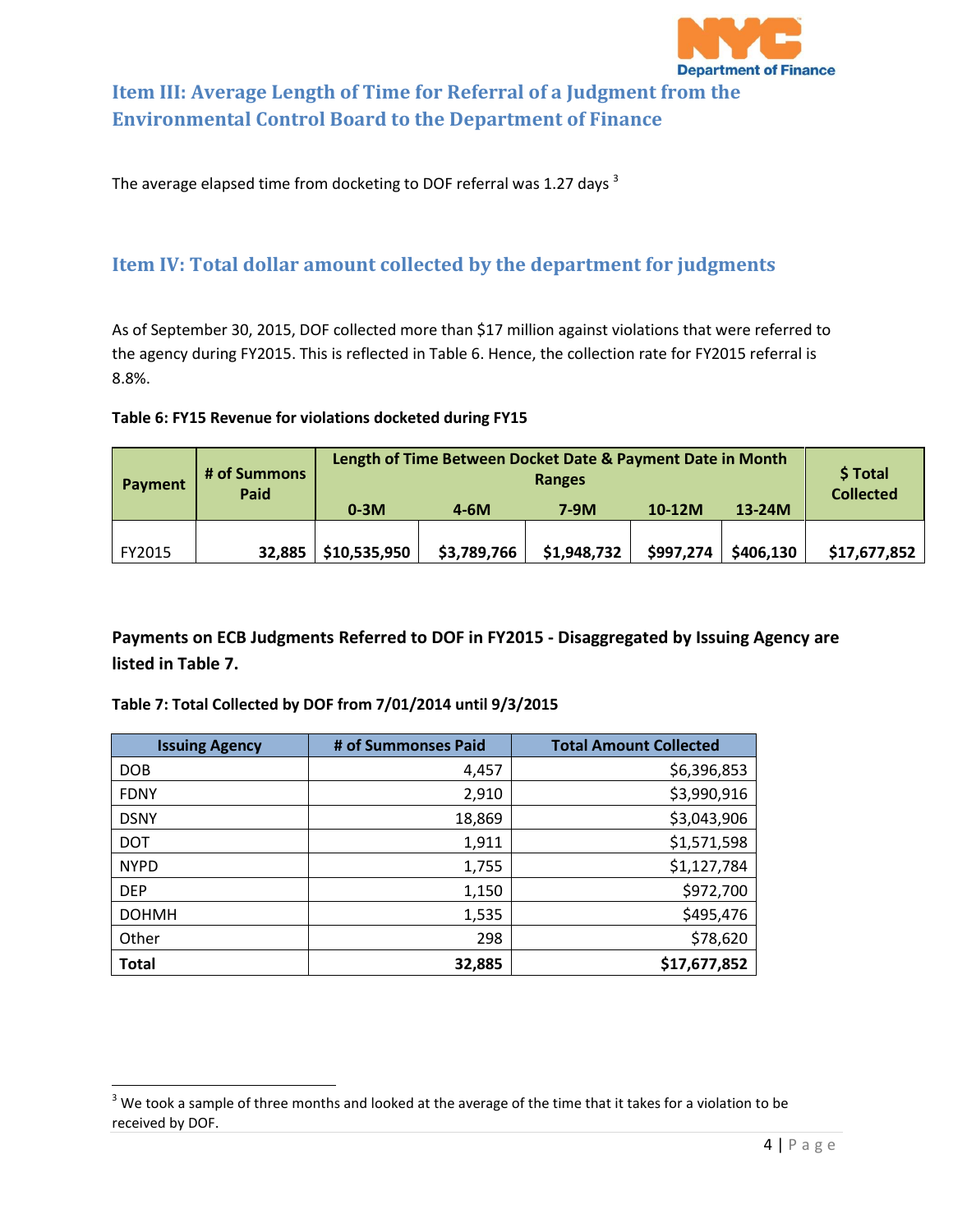

# **Item V: Length of Time for Collection of Judgments on Referred Violations during FY2015**

#### **Table 8**

| <b>Issuing Agency</b> | Length of Time Between Docket Date & Payment Date in Month | \$ Revenue  |             |           |           |                  |
|-----------------------|------------------------------------------------------------|-------------|-------------|-----------|-----------|------------------|
|                       | $0-3M$                                                     | $4-6M$      | $7-9M$      | 10-12M    | 13-24M    | <b>Collected</b> |
| <b>DOB</b>            | \$3,854,210                                                | \$1,322,855 | \$712,885   | \$310,362 | \$196,542 | \$6,396,853      |
| <b>FDNY</b>           | \$2,436,208                                                | \$937,014   | \$340,923   | \$207,131 | \$69,641  | \$3,990,916      |
| <b>DSNY</b>           | \$1,597,994                                                | \$670,400   | \$431,945   | \$253,572 | \$89,996  | \$3,043,906      |
| <b>DOT</b>            | \$1,001,136                                                | \$303,079   | \$185,763   | \$64,726  |           | \$1,554,704      |
| <b>NYPD</b>           | \$683,604                                                  | \$241,494   | \$130,484   | \$60,563  |           | \$1,116,145      |
| <b>DEP</b>            | \$658,723                                                  | \$168,643   | \$77,922    | \$58,787  |           | \$964,075        |
| <b>DOHMH</b>          | \$253,568                                                  | \$125,654   | \$66,063    | \$38,504  |           | \$483,789        |
| Other Agency*         | \$19,607                                                   | \$20,629    | \$2,747     | \$3,629   | \$49,951  | \$96,563         |
| Parks                 | \$30,900                                                   |             |             |           |           | \$30,900         |
| <b>Grand Total</b>    | \$10,535,950                                               | \$3,789,766 | \$1,948,732 | \$997,274 | \$406,130 | \$17,677,852     |

**\****Other Agency comprises those missing names, BIC, Landmarks, Seagate PD, and any of those displayed where revenue collected is less than \$25K.*

### **Item VI: Total Number of FY2015 Judgments That Require Corrective Action by Respondent<sup>4</sup>**

#### **Table 9**

| <b>Agency Name</b> | # of<br><b>Summonses</b> | <b>Base Fine</b> | <b>Penalties</b> | <b>Interest</b> | <b>Total Amount</b> |
|--------------------|--------------------------|------------------|------------------|-----------------|---------------------|
| <b>DOB</b>         | 18,631                   | \$36,203,772     | \$64,697,907     | \$6,498,476     | \$107,400,155       |
| <b>FDNY</b>        | 12,352                   | \$13,371,581     | \$10,550,978     | \$1,508,642     | \$25,431,201        |
| <b>DEP</b>         | 1,172                    | \$1,196,696      | \$1,521,457      | \$157,908       | \$2,876,062         |
| Landmarks          | 51                       | \$21,843         | \$43,150         | \$3,675         | \$68,668            |
| Total              | 32,206                   | \$50,793,892     | \$76,813,492     | \$8,168,701     | \$135,776,085       |

 4 *Summonses referred to DOF and placed in location 020555 -docketed during FY2015 from static table of FY2015 Docketed Judgments; includes uncollectible states; includes satisfied summonses; excludes anything recalled.*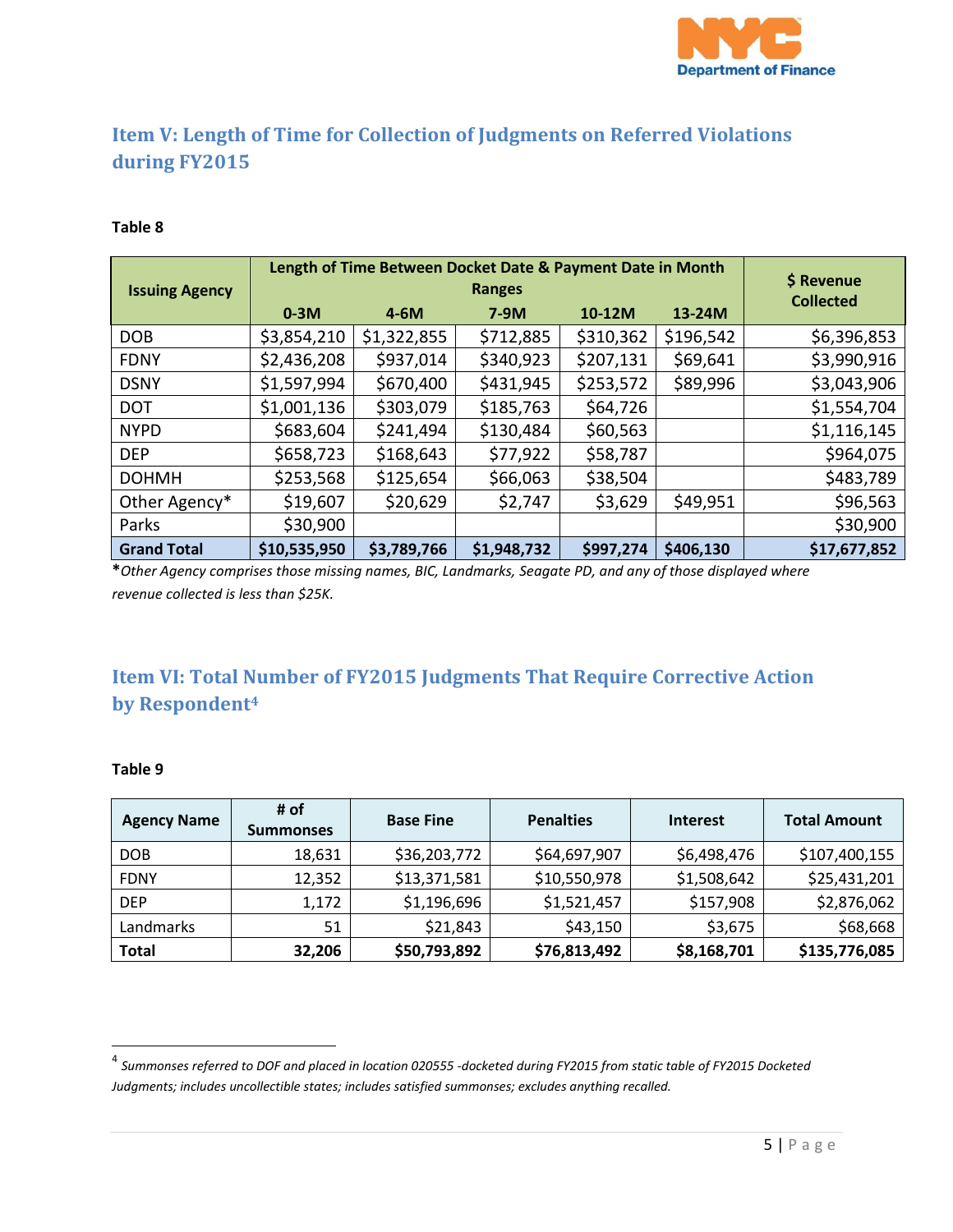

### **Item VII: Enforcement Efforts Used by DOF to Collect Judgments in Item 4**

#### **Table 10: Numbers of letters sent out**

| <b>Enforcement Letters Sent FY15:</b>                                 |         |               |  |  |  |  |  |
|-----------------------------------------------------------------------|---------|---------------|--|--|--|--|--|
| Total \$ Addressed<br><b>Count of Letter</b><br><b>Name of Letter</b> |         |               |  |  |  |  |  |
| <b>DOF Initial letter</b>                                             | 78,536  | \$280,768,764 |  |  |  |  |  |
| DOF NG-Check Letter                                                   | 237     | \$899,499     |  |  |  |  |  |
| DOF Partial Payment & Payment Plan Letter                             | 2,928   | \$62,668,307  |  |  |  |  |  |
| <b>OCA*</b> Demand Letters                                            | 72,932  | \$244,140,564 |  |  |  |  |  |
| <b>Total</b>                                                          | 154,633 | \$588,477,134 |  |  |  |  |  |

\* Outside Collection Agencies

#### **Table 11: Number of Executions and Amount Collected by the Sheriff's Office and Marshalls**

| <b>FY2015</b>          |                         |                        |                         |  |  |
|------------------------|-------------------------|------------------------|-------------------------|--|--|
| <b>Sheriff</b>         |                         | <b>Marshals</b>        |                         |  |  |
| # of Executions Issued | <b>Amount Collected</b> | # of Executions Issued | <b>Amount Collected</b> |  |  |
| 430                    | \$313,980               | 52                     | \$84,550                |  |  |

### **Item VIII: Total Number of Judgments Expired by Issuing Agency**

Summonses have a life span of 8 years. Hence, summonses that are older than 8 years are considered expired and get to be excluded from the inventory. In Table 12," FY07" and "Earlier than FY07" are considered expired, based on the above definition, and were excluded from the inventory.

FY08 through FY15 reflect summonses that were withdrawn and were excluded from the inventory as well.